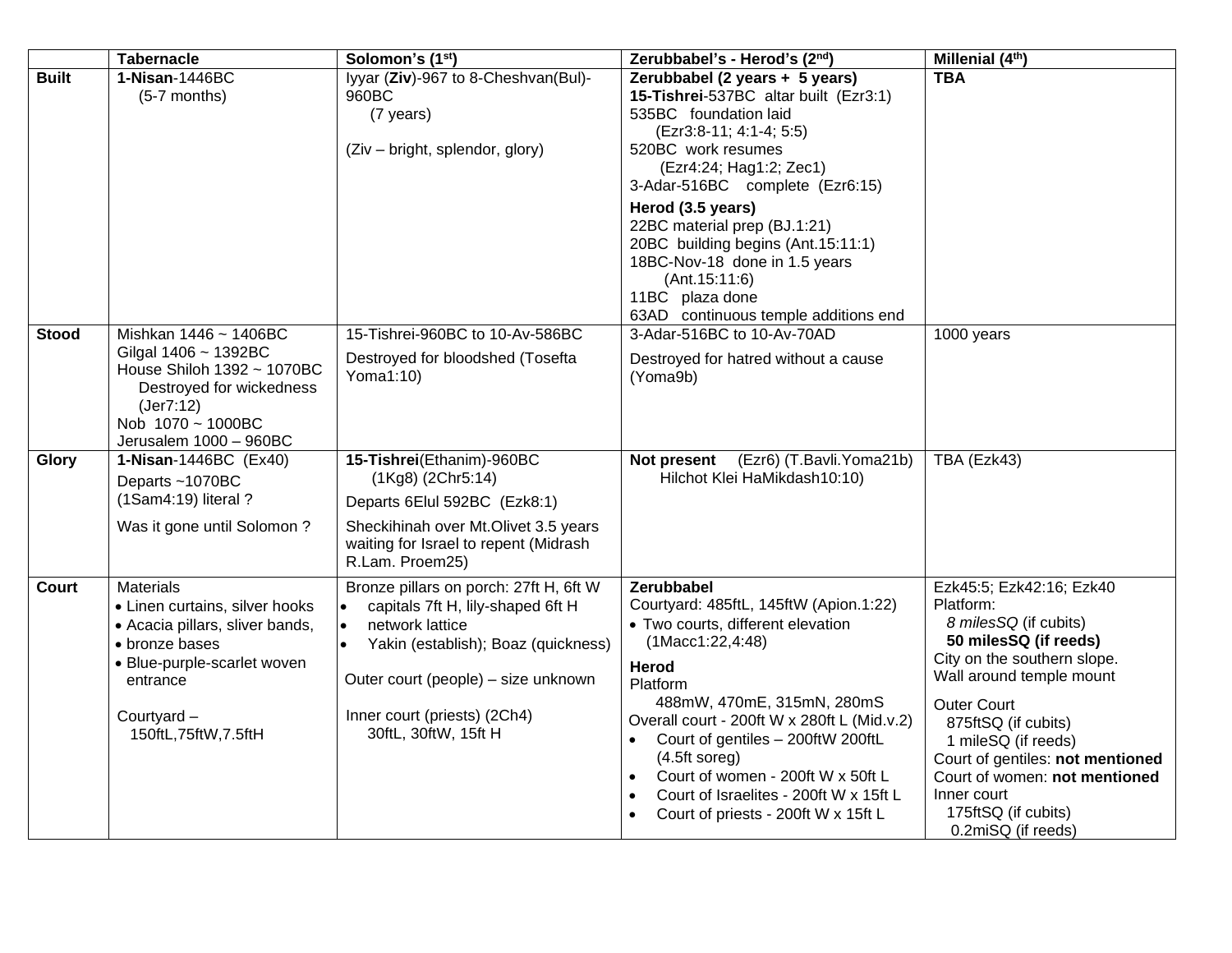|                 | <b>Tabernacle</b>                                                                                                                                                                                                                                                                                               | Solomon's (1st)                                                                                                                                                                                                                                                                                                                                                                                                                                      | Zerubbabel's - Herod's (2nd)                                                                                                                                                                                                                                                                                                                                                                                       | Millenial $(\overline{4^{th}})$                                                                                                                                                                                                                                                                                                    |
|-----------------|-----------------------------------------------------------------------------------------------------------------------------------------------------------------------------------------------------------------------------------------------------------------------------------------------------------------|------------------------------------------------------------------------------------------------------------------------------------------------------------------------------------------------------------------------------------------------------------------------------------------------------------------------------------------------------------------------------------------------------------------------------------------------------|--------------------------------------------------------------------------------------------------------------------------------------------------------------------------------------------------------------------------------------------------------------------------------------------------------------------------------------------------------------------------------------------------------------------|------------------------------------------------------------------------------------------------------------------------------------------------------------------------------------------------------------------------------------------------------------------------------------------------------------------------------------|
| <b>Dwelling</b> | Ex27<br>Overall; 45ft x 15ft x 15ft<br>• Holy Place: 30ft x 15ft x 15ft<br>• Most Holy: 15ft x 15ft x 15ft?<br><b>Materials</b><br>· Acacia frame overlaid gold,<br>silver base<br>• Blue-purple-scarlet-linen,<br>with keruvim<br>• Black goat hair middle cover<br>• Ramskin dyed red outer<br>• Leather roof | 1Ki6:2, 1Ki6:16-20; 2Chr3<br>Overall: 90ft L, 30ft W, 45ft H<br>Holy place: 60ft L, 30ft W, 45ft H<br>Most Holy: 30ftL x 30ftW x 30ftH<br>(cella elevated 15ft)<br>Porch: 30ft W x 15ft L<br>$\bullet$<br>Side rooms 5,6,7 cubits W<br>Dressed stone                                                                                                                                                                                                 | Zerubbabel (Ezr3, Ezr5, Ezr6)<br>Permitted to be 90ftH, 90ftW, ???L<br>1 course of cedar, 3 courses of large<br>stones<br>Herod<br>Raised, enlarged, faced with white stone<br>Exterior: 150ftH (B.J.v.221)<br>Doors: 45ftH, 24.5ftW, gold overlay<br>Interior: 90ft L, 30ft W, 90ft H (BJ.V.5.5)<br>Holy place: 60ft L, 30ft W, 45ft H<br>$\bullet$<br>Most Holy: 30ft L x 30ft W x 30ft H<br>(cella raised 15ft) | Ezk41:2-13<br>175 feet square at the base<br>2 <sup>nd</sup> and 3 <sup>rd</sup> stories wider than<br>one below<br>Main hall: 70ftL, 35ftW<br>Most Holy Place: 35ftW, 35ftL<br>Ezk44<br>Outer east gate shut after<br><b>LORD</b> enters                                                                                          |
| Interior        | Holy place (Ex25-26)<br>Gold-overlaid frames<br>blue-purple-scarlet with<br>keruvim<br>blue-purple-scarlet<br>$\bullet$<br>decorative curtain<br>Most Holy<br>Ark of acacia overlaid gold<br>Gold atonment cover<br>Paroqet 4-6in thick; blue-<br>purple-scarlet with keruvim                                   | Holy place (1Kg6, 2Ch3)<br>• 30ftL, 30ftW, 30ftH (cella rasied<br>15ft)<br>• Cedar panels: gourds, keruvim,<br>palms, floral<br>• Cedar roof<br>• Cypress floor overlaid gold<br>• 2 folding doors, cypress square<br>posts<br>• Doors: carvings: overlaid gold<br>Most Holy<br>Panels overlaid gold<br>2 doors olive wood, pentagonal<br>posts<br>Doors: keruvim, palms, floral<br>$\bullet$<br>(overlay gold)<br>Veil of blue-purple-scarlet-linen | Zerubbabel<br>No specifications given<br>Herod<br>· Gold, marble etc<br>• Doors 49ftH, 24.5ftW; gold overlay<br>(Josephus)<br>• 2 veils with 1.5ft between<br>(Midd.iv.7; B.J.v.219)<br>• Façade of massive plates of gold<br>(B.J.5.207-226; Ant.15.391-395)<br>• gold fruit/vine above door to Most Holy<br>(Middot; Tacitus History 5.5; Josephus)                                                              | Holy place (Ezk41)<br>Unspecified material<br>Floor and walls covered with<br>wood<br>cypress, elm, boxwood of<br>$\bullet$<br>Livnon (Is60:13)<br>Carved keruvim (human/lion<br>$\bullet$<br>faces), palms<br>Two folding doors to Holy<br>place.<br>Most Holy<br>Two folding doors<br>Veil - not mentioned<br>Anointed (Dan9:24) |
| <b>Items</b>    | Holy place (Ex25)<br>Table: acacia overlaid<br>gold (2x2x1)<br>Altar of Incense: acacia<br>$\bullet$<br>overlaid gold<br>Menorah: one of<br>$\bullet$<br>hammered gold<br>Most Holy (Ex40)<br>Ark (2.5x1.5x1.5) (tablets<br>of law, Aaron's rod, pot of<br>manna)                                               | Holy place (1Kg5)<br>10 tables of showbread (gold<br>overlay)<br>Altar of incense: cedar overlaid<br>$\bullet$<br>gold<br>10 gold menorahs, floral work,<br>lamps<br>Most holy (2Chr5)<br>• 2 olive keruvim overlaid gold:<br>15ftH, 15ftW<br>Ark (tablets of the law)<br>$\bullet$                                                                                                                                                                  | Holy Place (Ezr6)<br>• Showbread table<br>• Altar of incense<br>• Menorah<br>Most holy<br>• No ark (censer on foundation stone)<br>(Mid.3:6) (T.Bavli.Yoma21b; Hilchot<br>Klei HaMikdash10:10)                                                                                                                                                                                                                     | Holy Place (Ezk41)<br>Showbread - not mentioned<br>Wooden altar may be for<br>incense (no gold mentioned)<br>Menorah - not mentioned<br>Most Holy Place<br>Ark - not present (see<br>Jer3:16)                                                                                                                                      |